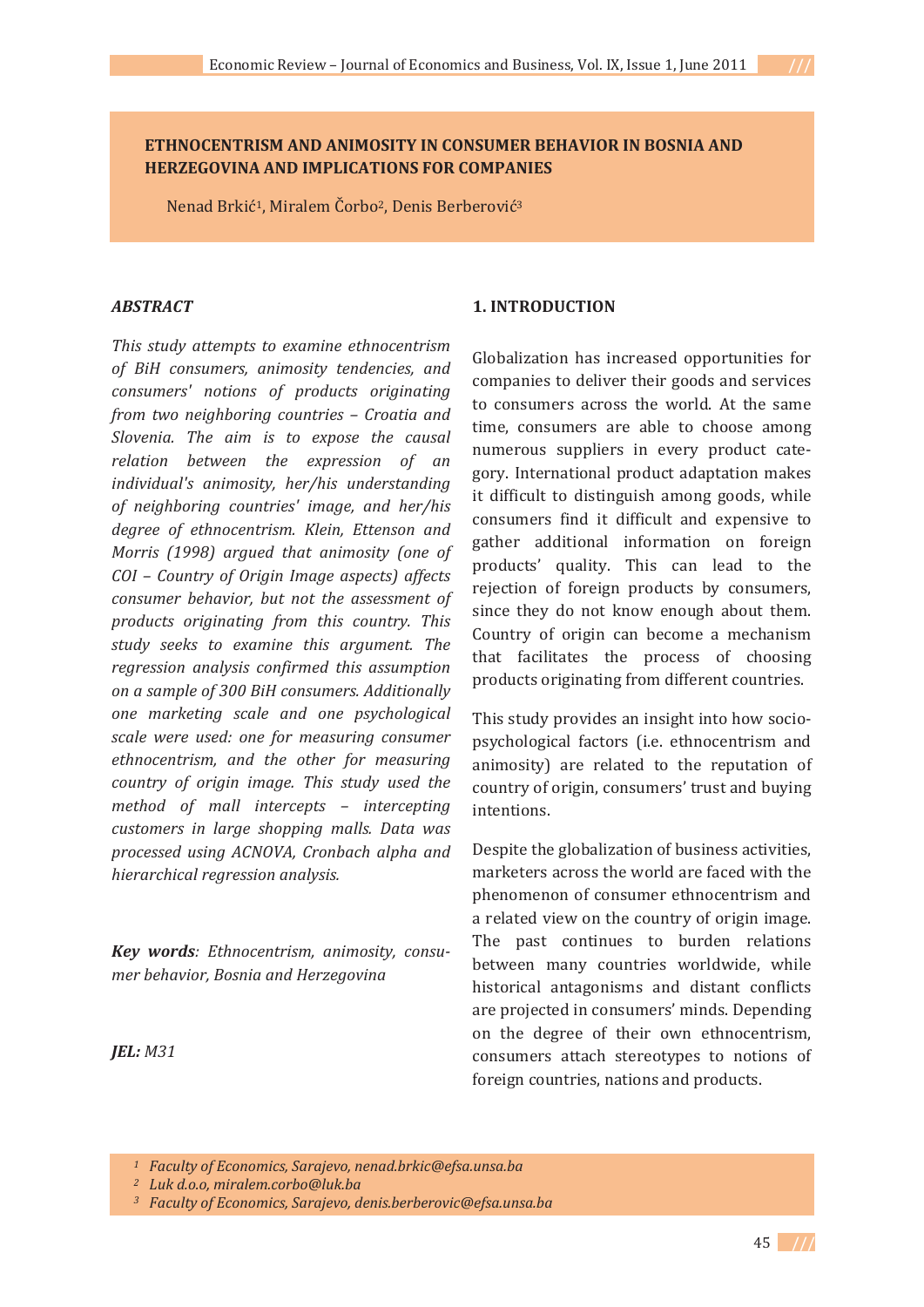Apart from one study (Cicic, Brkic and Praso 2002), there have been no significant inquiries on consumer animosity and ethnocentrism in Bosnia and Herzegovina (BiH). That study dealt with ethnocentrism and consumer animosity of Sarajevo students, examining students' views on products originating from two neighboring countries -Serbia and Croatia.

Research for this paper was conducted in three large shopping malls in Sarajevo, Banja Luka and Mostar. A total of 300 usable, completely filled-in questionnaires, 100 from each city, were collected. The intention was to explore if consumer animosity and ethnocentrism can also be observed in a postconflict society such as the present Bosnian-Herzegovinian. Additional intention was to understand the correlation of ethnocentrism and the Country of Origin Image (further as COI). Numeric analysis and linearization methods, including the SPSS software produced results in the form of two-dimensional matrices, which are presented graphically.

#### **2. CONSUMER ANIMOSITY**

#### **2.1. General considerations**

At no point in human history there was a lack of tensions between states. These tensions may be due to an undefined borderline (e.g. Slovenia and Croatia), arms clattering (e.g. Iran and Iraq), economic misunderstandings (e.g. Russia and Ukraine), diplomatic conflicts (the USA and Germany) or even religious hatred (Islamic and Non-Islamic countries). These conflicts generated animosity, which is a concept derived from anthropology and refers to a strong feeling of dislike or hostility based on current or past conflicts between countries and nations. The concept of animosity was first introduced to marketing by Klein, Ettenson and Morris (1998). They defined it as a dislike (anger and fury) related

to the past or current military, political or economic events. Two types of animosity exist: war animosity (mainly due to past or current military conflicts), and economic animosity (mainly due to economic disputes).

Klein et al. developed a model for measuring animosity effects on consumer behavior. The authors suggest that consumers' willingness to buy a product will be influenced both by the product characteristics and by consumers' animosity toward the country of origin. Furthermore, willingness to make the purchase is also affected by consumers' ethnocentrism

Research shows that animosity can exist within a single country; between regions, cities, districts (Riefler and Diamantopoulos 2007). Due to the US  $19<sup>th</sup>$  century civil war, there is still a bias between Southerners and Northerners. Research suggests that consumers are willing to pay even the premium price for a product from their own region (Shimp, Dunn and Klein 2004; Shoham, Davidow, Klein and Ruvio 2006). Scholars further examined causes for consumer animosity (Klein and Ettenson 1999) and they tested the general applicability of the animosity concept (Shin 2001). Findings suggest that imported goods are heavily exposed to animosity (Nijissen and Douglas  $2004$ ).

The listed papers use structural equation modeling, and treat consumer animosity as the second-order construct, anticipating the war and economic animosity to be the firstorder construct (Klein 2002). Making a step forward from traditional studies of the country of origin, which anticipate a direct link between the consumers' rating of a product and buying behavior, the animosity model is based on two assumptions. First, consumer animosity can affect buying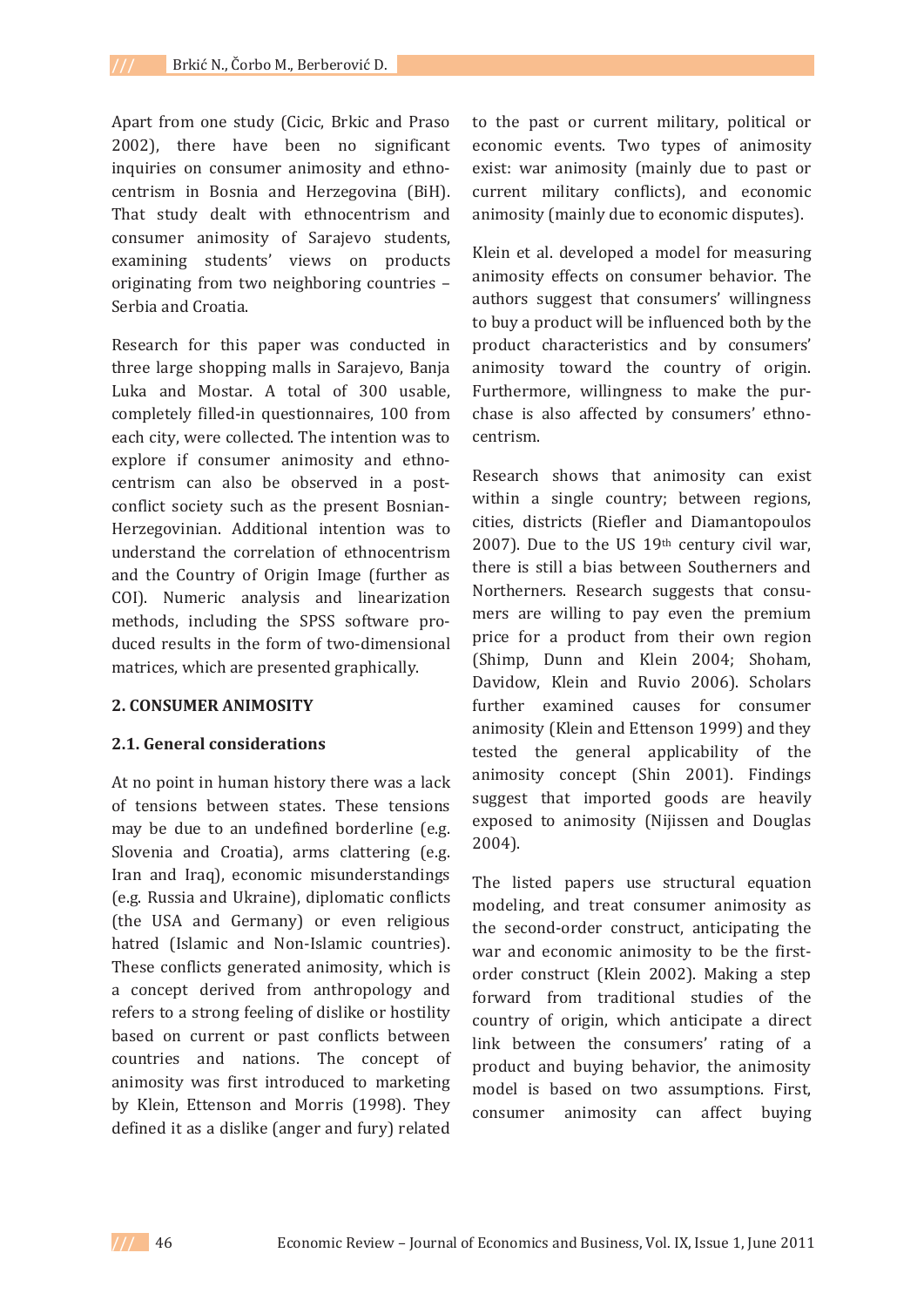## **2.2. Theoretical assumptions of animosity**

According to the theory of belonging. individuals need an explanation in order to understand and interpret why something is happening, as well as the causal relationship that leads to the observed event (Weiner 1986). When consumers feel animosity toward a country, they will try to find explanation, and this interpretation will lead to the answer that will influence contemplation (e.g. anger) and behavior, e.g. belligerence (Ang, Jung, Kau, Leong, Pornpitakpan and Tan 2004).

Social identity theory is derived from the cognitive and motivational basis of differentiation between groups (Tajfel and Turner 1986). Differentiation inspires individuals to compare groups/environment and draw social borders in order to show differences between the groups (Hogg and Abrams 1988). Ethnocentric consumers will be motivated to differentiate by preferring domestic products to the foreign ones. Similarly, consumers who have animosity toward a foreign country will discriminate and even boycott products originating from this country.

Realistic conflict theory pertains to the experiences of real threat to group interests that leads to a conflict, bias and discrimination of others (particularly in cases of direct competition for limited resources that everybody needs) (Levine and Campbell 1972). Threat or competition is experienced, rather than real (Jackson 1993). Thus, if a consumer with hostile behavior tendency believes that

another country is a threat to her/his country's interests, (s) he will express hostility and attempt to discontinue any relation with the country the individual experiences as a threat.

Behavioral decision-making theory consists of two interwoven elements of behavioral decision-making: normative and descriptive (Slovic, Fischhoff and Lichtenstein 1977). Normative decision-making refers to prescribed decisions that are in line with current beliefs and values. This includes a list of things a consumer should do in given circumstances. If a consumer has hostile and ethnocentric tendencies, (s) he then believes that purchasing foreign goods is harmful to their homeland and will avoid such a purchase. In the cognitive dissonance theory, cognitive dissonance occurs when an individual is faced with a contradictory choice, between two incompatible attitudes or behaviors, asserts Festinger (1957). He further claims that cognitive dissonance also emerges when there are new ideas for which an individual should be open. This phenomenon could be eliminated either by reducing the importance of opposing beliefs, or by introducing new beliefs in order to change their balance (Brehm and Cohen 1962).

# **2.3. Link between animosity and ethnocentrism**

The phenomenon of ethnocentrism is frequently observed in social collectivities, as an expression of human need of striving for identity, protection and preservation of the group. A group is a key reference for assessing other aspects, and ethnocentrism can therefore be considered a way to preserve the group culture, unity, cooperation, loyalty and survival (Caruana 1996).

Sumner's (1906) definition of ethnocentrism explains consumers' buying behavior. Consu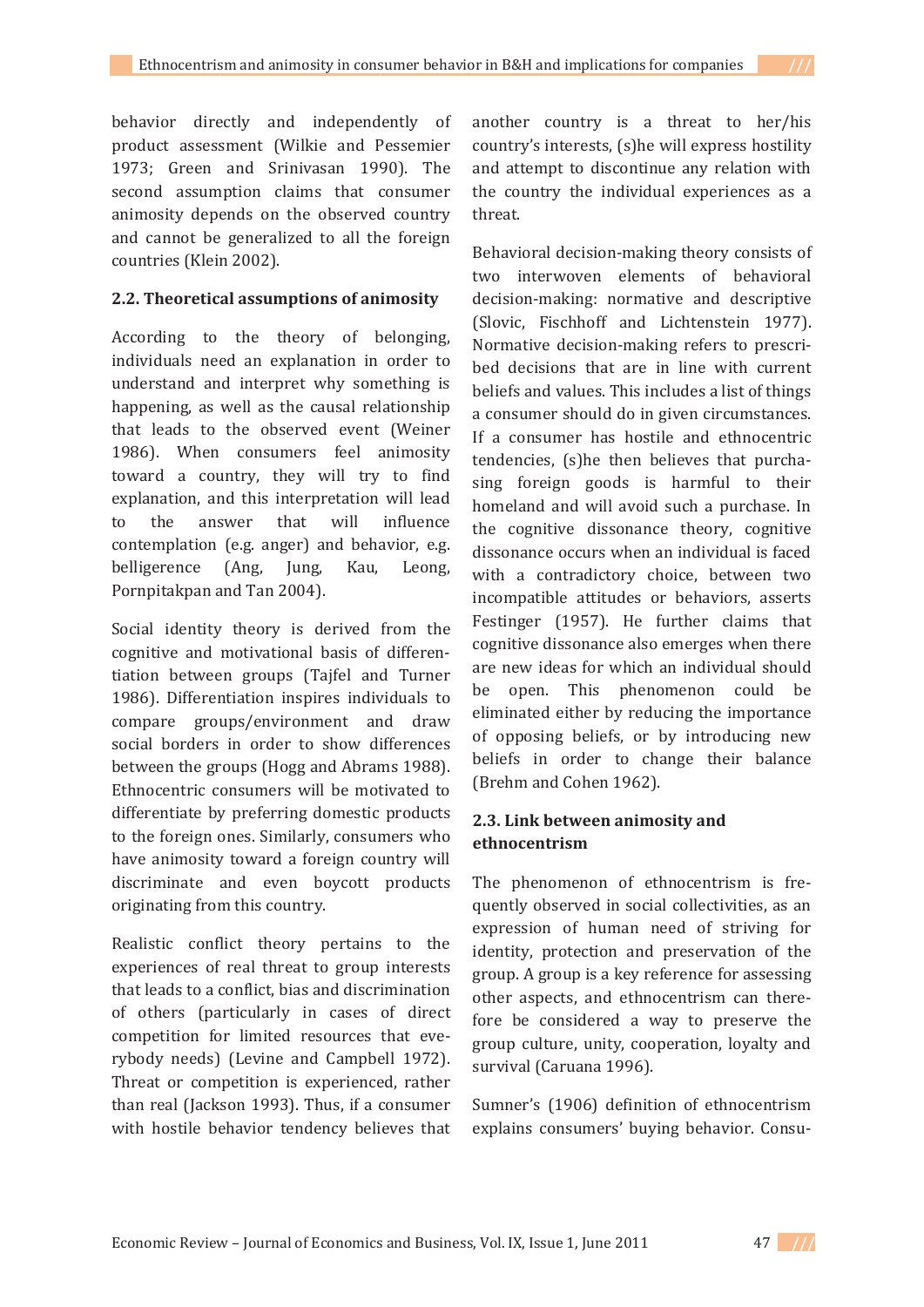mers use behavior to express themselves as members of a social collective (Jin, Chansarkar and Kondap 2006). It results in a feeling of moral obligation toward the preservation of a group's wellbeing. Consumer ethnocentrism implies a normative belief that buying domestic goods is more useful than buying foreign goods (Luque-Martinez and Ibanez-Zapata 2000). Ethnocentrism is considered as part of the attitude that is closely related to social and racial factors (Ouellet 2007).

Ethnocentrism and animosity are two different concepts (Russel and Russel 2006). While animosity is directed towards a particular country, ethnocentrism is a measure of rejecting everything considered foreign (Fernandez, Del Rio and Bande 2003). Researchers into consumer ethnocentrism pay little importance to the identification of the degree of animosity toward particular countries (Riefler and Diamantopoulos 2007). Consumers that generally express a high degree of accepting foreign products are not exempt from the feeling of animosity and hostility to a country (Nijissen and Douglas  $2004$ ).

Animosity is a phenomenon that was first observed in anthropology (Leung, Au, Fernandez-Dols and Iwawaki 1992: Kinder and Sanders 1996). Animosity studies usually only consider individual factors, ignoring the social context. But the group a consumer belongs to also imposes its standards (Asch 1951; Park and Lessing 1977; Bearden and Etzel 1982). There is empirical evidence that refusing to buy Japanese products in China is an unwritten rule. Those who do not follow the rule are put under pressure by their surroundings to obey (Jin 2007). When a while ago Chinese citizens were shouting anti-Japanese slogans in the streets, some of them simultaneously were shooting the course of protest with Japanese digital cameras (Furuta

2005). Apparently they differentiated feelings and consumption.

Only recently researchers started to consider economic consequences that may result from emotional tensions, such as hostility and embarrassment, between consumers and particular countries (Shimp, Dunn and Klein 2004). A recent study by Russel and Russel (2006) emphasizes that this condition is limited to some economic and political events, even past wars. However, according to them only the current or just finished tragic events can trigger negative emotional responses. At present, countless conflicts are taking place across the world, and tensions between countries are due to numerous reasons (Wang 2005). Riefler and Diamantopoulos (2007) describe animosity as hostility arising from given historical or current events. Other papers confirmed the existence of animosity between citizens of economically strong countries (Ang et al. 2004; Ouellet 2007).

## **2.4. Scale for measuring ethnocentrism – CETSCALE**

Shimp and Sharma (1987) developed a scale for measuring consumers' ethnocentric tendencies related to purchasing foreign vs. US products and named it CETSCALE (English acronym of Consumer Ethnocentric Tendencies). The authors suggested a few possible applications of the scale in foreign countries, not similar by structure, historical development and national composition compared to the USA. Researchers were initially cautious with translating the scale into local languages and estimates of its psychometric characterristics. Yet, other authors (Netemeyer, Durvasula and Lichtenstein 1991; Kaynak and Kara 2002) recommended the translation of CETSCALE into other languages and their wider use.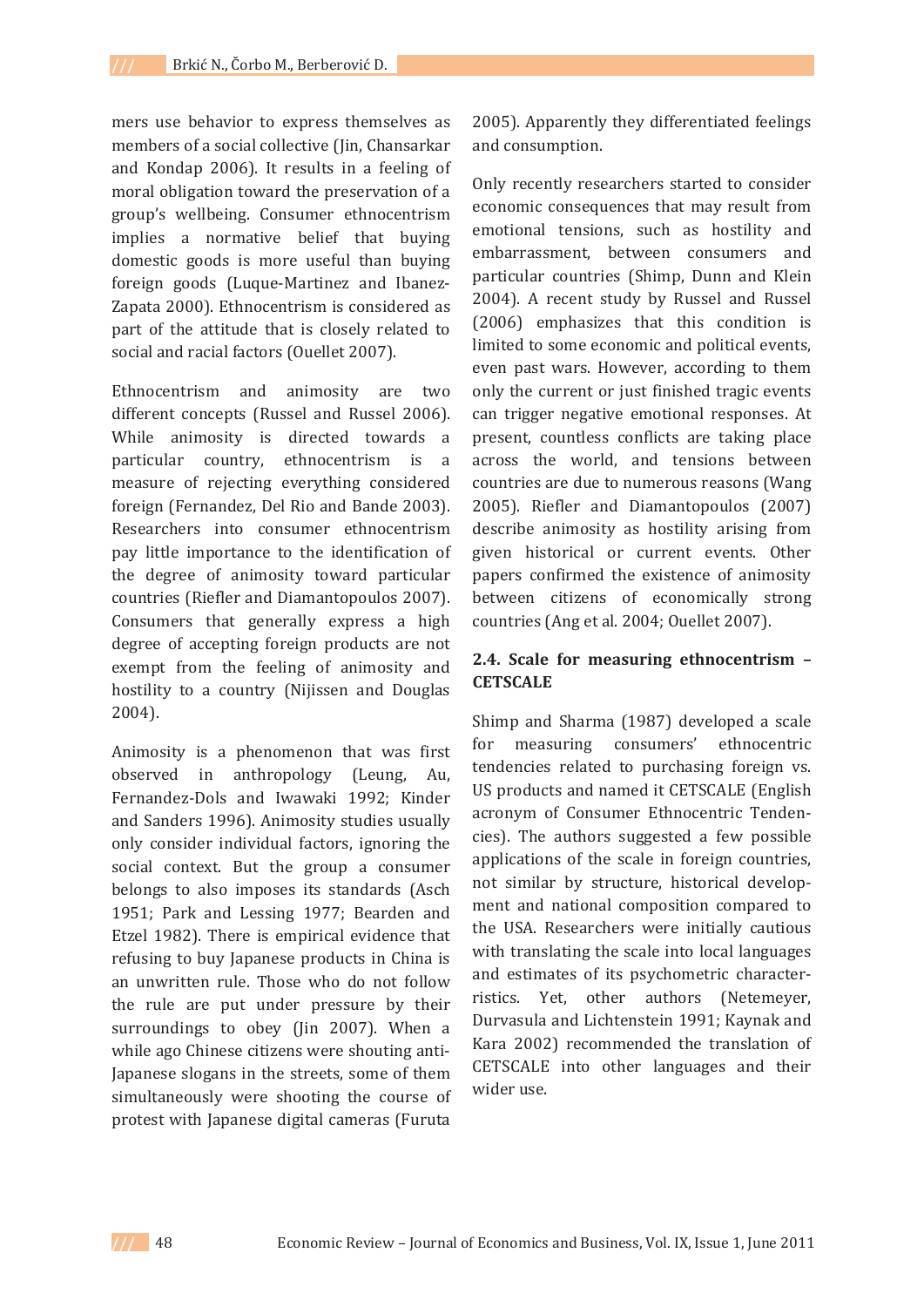# **2.5. Parameswaran and Pisharodi scale for measuring – COI**

Parameswaran and Pisharodi (1994) developped and confirmed a scale for measuring COI, which includes the following six dimensions:

- 1. cognition and affect toward the observed country and its people (country capability) to produce high-quality products and consumers' emotional attachment to the country whose COI is being studied);
- 2. connotation (experienced similarity and desired level of contact with the observed country);
- 3. general negative characteristics of products from the observed country;
- 4. positive view on the image of promotion/distribution of products from the observed country;
- 5. general positive characteristics of products from the observed country:
- 6. characteristics of a specific product.

The measure of COI used in this study was developed on the assumption that CI influences consumers' behavior when buying and using products in several ways (Yaprak and Parameswaran 1986). Consumer behavior is related to the country-of-origin (COO) characteristics and its people. Consumer's willingness to buy a product is related to economic, political and cultural characteristics of its COO. Furthermore, COI is also affected by the consumer's perception of similarity between her/his country and COO in terms of politics, culture and the national value system. Papadopoulos, Heslop and Bamossy (1989) summarized these findings by claiming that COO perception is affected by cognitive, affective and conative effects on consumers. Parameswaran and Yaprak (1987) defined general country attributes (GCA) as one of COI dimensions.

COO effects are more frequently related to the perception of the overall supply of products from a given country. Papandopoulos et al. (1989) observe that consumers' notion of people from an unknown country is based on the knowledge of their capability to produce quality products. Parameswaran and Yaprak (1987) identified general product attributes (GPA) as another dimension of COI. They took into account the critique of singledimensionality by Bilkey and Nes (1982) and set a new hypothesis: that customer behavior and their buying intentions are affected both by GCA and GPA; behavior and intentions are also influenced by specific product attributes (SPA), including product attributes, marketing and company's goodwill. It follows that three COI dimensions were obtained for this research: GCA, GPA and SPA.

# **3.RESEARCH**

Parameswaran and Pisharodi (1994) tried to determine SPA of a car and electric blender; the authors studied COI for Germany and South Korea on a sample of consumers from U.S. Mid West. In case of this research reference products are drugs and beer (Galenika's *Pliva*ǯ Ǣ *Jelen* Ǥ *Karlova«ko* beer). The reference value of chosen products is in line with recommendations by Anderson and Gerbing (1982).

For this research the method of mall intercepts was used - customers in large shopping malls were intercepted, with the help by local associates. There are a few reasons why this method was chosen. First, this method seems appropriate for studying COO and COI. (e.g. Balabanis, Mueller and Melewar 2002). Second, mall intercepts carry a higher response rate. Finally, this method is suitable for transitional countries. A complete sample structure is given in Table 3.1.

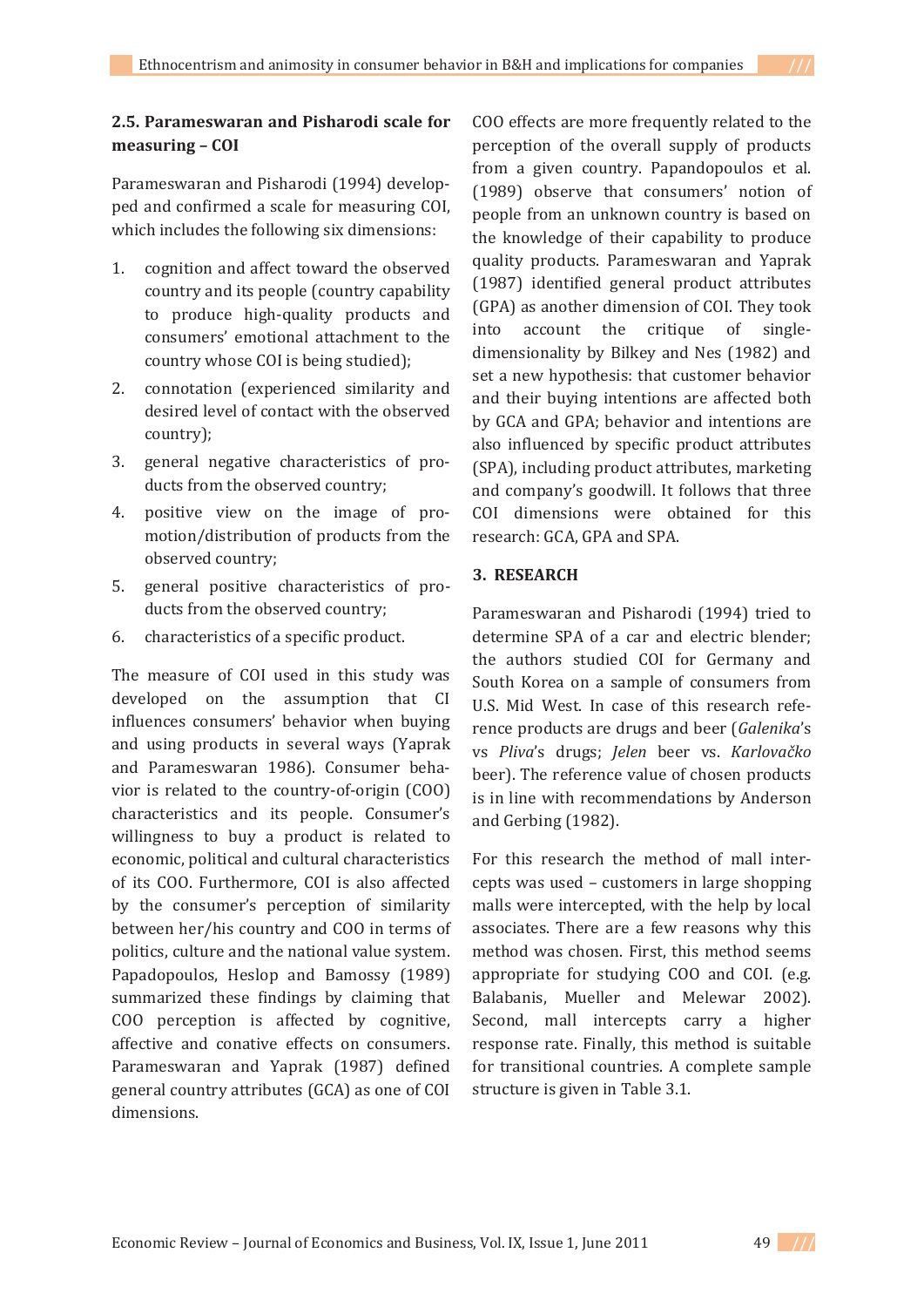|                              |                            |       | <b>Mostar</b> | <b>Banja Luka</b> | <b>Sample</b> |
|------------------------------|----------------------------|-------|---------------|-------------------|---------------|
| <b>Number of respondents</b> |                            | 100   | 100           | 100               | 300           |
|                              |                            |       |               |                   |               |
| <b>Sex</b>                   | Female                     | 66%   | 47%           | 63%               | 59%           |
|                              | Male                       | 34%   | 53%           | 37%               | 41%           |
|                              |                            |       |               |                   |               |
| Age                          | 17-20                      | 3%    | 16%           | 12%               | 10%           |
|                              | $21 - 25$                  | 41%   | 41%           | 39%               | 40%           |
|                              | 26-30                      | 15%   | 13%           | 14%               | 14%           |
|                              | $31 - 35$                  | 10%   | 6%            | 11%               | 9%            |
|                              | 36-40                      | 5%    | 6%            | 8%                | 6%            |
|                              | 41-45                      | 4%    | 7%            | 4%                | 5%            |
|                              | 46-50                      | 6%    | 3%            | 5%                | 5%            |
|                              | $51 - 55$                  | 9%    | 3%            | 5%                | 6%            |
|                              | $56+$                      | 7%    | 5%            | 2%                | 5%            |
|                              |                            |       |               |                   |               |
| <b>Education</b>             | Elementary                 | 2%    | 1%            | $0\%$             | $1\%$         |
|                              | Secondary                  | 70%   | 68%           | 72%               | 70%           |
|                              | College/highly qualified   | 16%   | 21%           | 20%               | 19%           |
|                              | University                 | 12%   | 10%           | 8%                | 10%           |
|                              |                            |       |               |                   |               |
| <b>Employment</b>            | Retired                    | 2%    | 5%            | 1%                | 3%            |
| status                       | Student                    | 38%   | 45%           | 33%               | 39%           |
|                              | Employed                   | 51%   | 35%           | 54%               | 47%           |
|                              | Unemployed                 | 9%    | 15%           | 12%               | 12%           |
|                              |                            |       |               |                   |               |
| Household                    | Above the Average          | 5%    | 10%           | 5%                | 7%            |
| <b>Income</b>                | Average                    | 68%   | 58%           | 70%               | 65%           |
|                              | Below the Average          | 27%   | 32%           | 25%               | 28%           |
|                              |                            |       |               |                   |               |
|                              |                            |       |               |                   |               |
| <b>Marital</b>               | Married                    | 41%   | 31%           | 40%               | 37%           |
| status                       | Single                     | 11%   | 23%           | 22%               | 19%           |
|                              | <b>Living with Parents</b> | 40%   | 42%           | 36%               | 39%           |
|                              | Divorced                   | $6\%$ | 2%            | 2%                | 3%            |
|                              | Widowed                    | 2%    | 2%            | 0%                | $1\%$         |
|                              |                            |       |               |                   |               |
| <b>Nationality</b>           | <b>Bosnjak</b>             | 85%   | 5%            | 1%                | 30%           |
|                              | Croat                      | 3%    | 91%           | 2%                | 32%           |
|                              | Serb                       | 6%    | 2%            | 94%               | 34%           |
|                              | Others                     | $6\%$ | $2\%$         | 3%                | 4%            |
| <b>Total</b>                 |                            | 100%  | 100%          | 100%              | 100%          |

### Table 3.1. Sample structure

Following measuring instruments were used: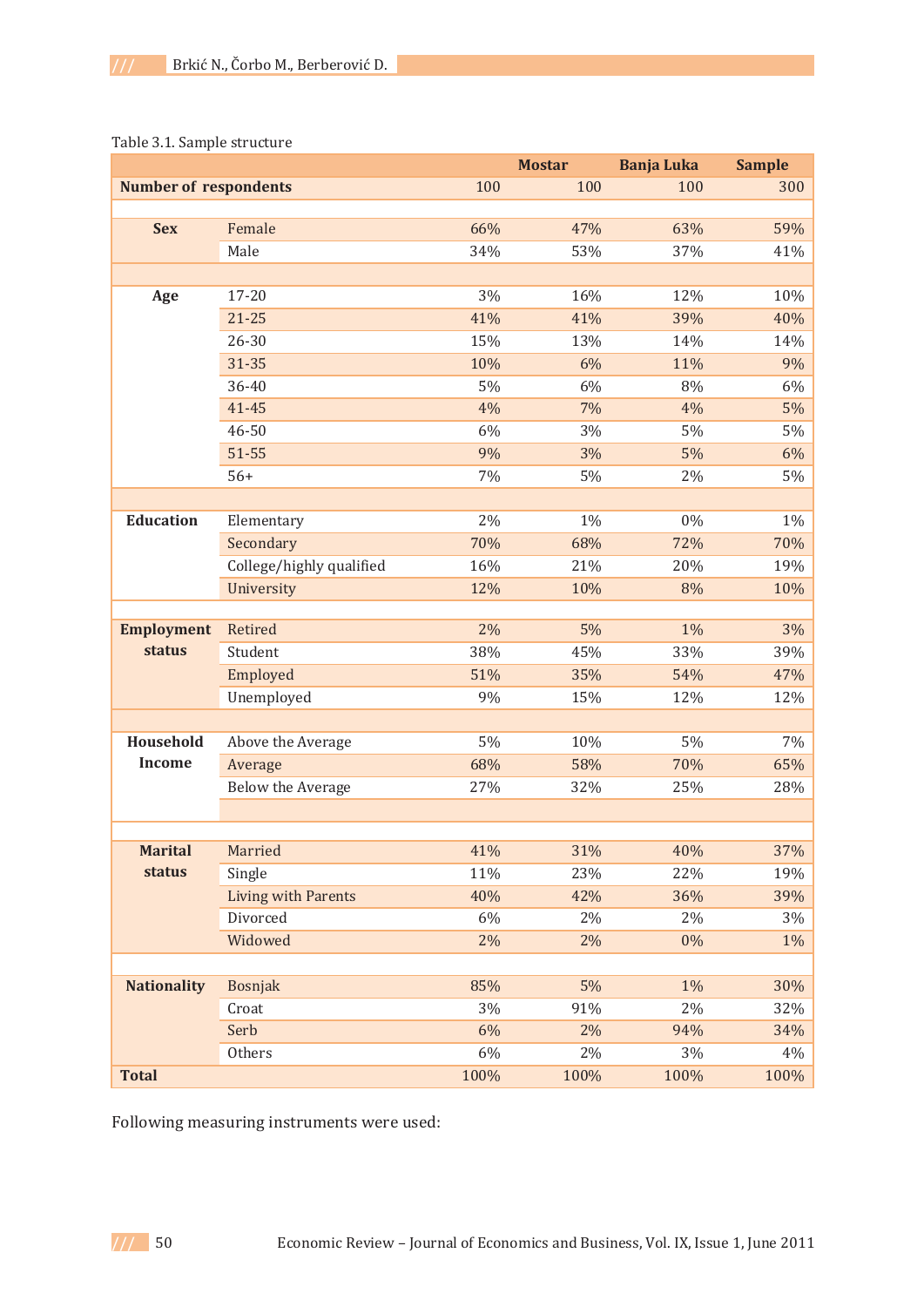- 1. Scale for measuring ethnocentrism -CETSCALE, complete with all 17 statements
- 2. Parameswaran and Pisharodi (1994) scale for measuring COI, complete with all three dimensions
- 3. Demographic questionnaire.

Data was processed by using the SPSS package. Following statistical methods and instruments were used:

- ANCOVA Analysis of Covariance
- Standard error and reliability (Cronbachalpha)
- Hierarchical regression analysis.

# **4.ANALYSIS AND DISCUSSION OF RESEARCH FINDINGS**

For each questionnaire statement, the item factor loading was calculated (see Table 4.1) i.e. an indicator of the correlation of the statement participation in the total value of GCA, GPA, SPA, CETSCALE. Twenty-seven statements that did not cross reliability threshold were rejected. Distribution diagrams of response frequency graphically reveal a good correspondence of response distribution within the range.

|                                                                                | <b>Item-factor</b> |  |  |  |  |  |
|--------------------------------------------------------------------------------|--------------------|--|--|--|--|--|
| <b>Statement</b>                                                               |                    |  |  |  |  |  |
| General Impression of Country 1 - Croatia (cognition and affect) GCA 1 - CRO   |                    |  |  |  |  |  |
| Croatia citizens are friendly and likeable.                                    | 0.70               |  |  |  |  |  |
| Croatia citizens are artistic and creative.                                    | 0.81               |  |  |  |  |  |
| Croatia citizens are well educated                                             | 0.85               |  |  |  |  |  |
| Croatia citizens are hard working.                                             | 0.76               |  |  |  |  |  |
| Croatia citizens are technically educated.                                     | 0.87               |  |  |  |  |  |
| Croatia citizens achieve high standards.                                       | 0.83               |  |  |  |  |  |
| Croatia citizens are increasing the standard of living.                        | 0.79               |  |  |  |  |  |
| Croatia citizens have technical skills.                                        | 0.83               |  |  |  |  |  |
| Croatia actively participates in international deals.                          | 0.65               |  |  |  |  |  |
|                                                                                |                    |  |  |  |  |  |
| General Impression of Country 2 - Croatia (perceived similarities) GCA 2 - CRO |                    |  |  |  |  |  |
| Croatia has similar political views as BiH                                     | 0.83               |  |  |  |  |  |
| Croatia is economically similar to BiH                                         | 0.85               |  |  |  |  |  |
| Croatia is culturally similar to BiH                                           | 0.86               |  |  |  |  |  |
|                                                                                |                    |  |  |  |  |  |
| General Impression of Country 1 - Serbia (cognition and affect) GCA 1 - SER    |                    |  |  |  |  |  |
| Serbia citizens are friendly and likeable.                                     | 0.77               |  |  |  |  |  |
| Serbia citizens are artistic and creative.                                     | 0.82               |  |  |  |  |  |
| Serbia citizens are well educated                                              | 0.90               |  |  |  |  |  |
| Serbia citizens are hard working.                                              | 0.86               |  |  |  |  |  |
| Serbia citizens are technically educated.                                      | 0.88               |  |  |  |  |  |

#### Table 4.1. Item factor loadings

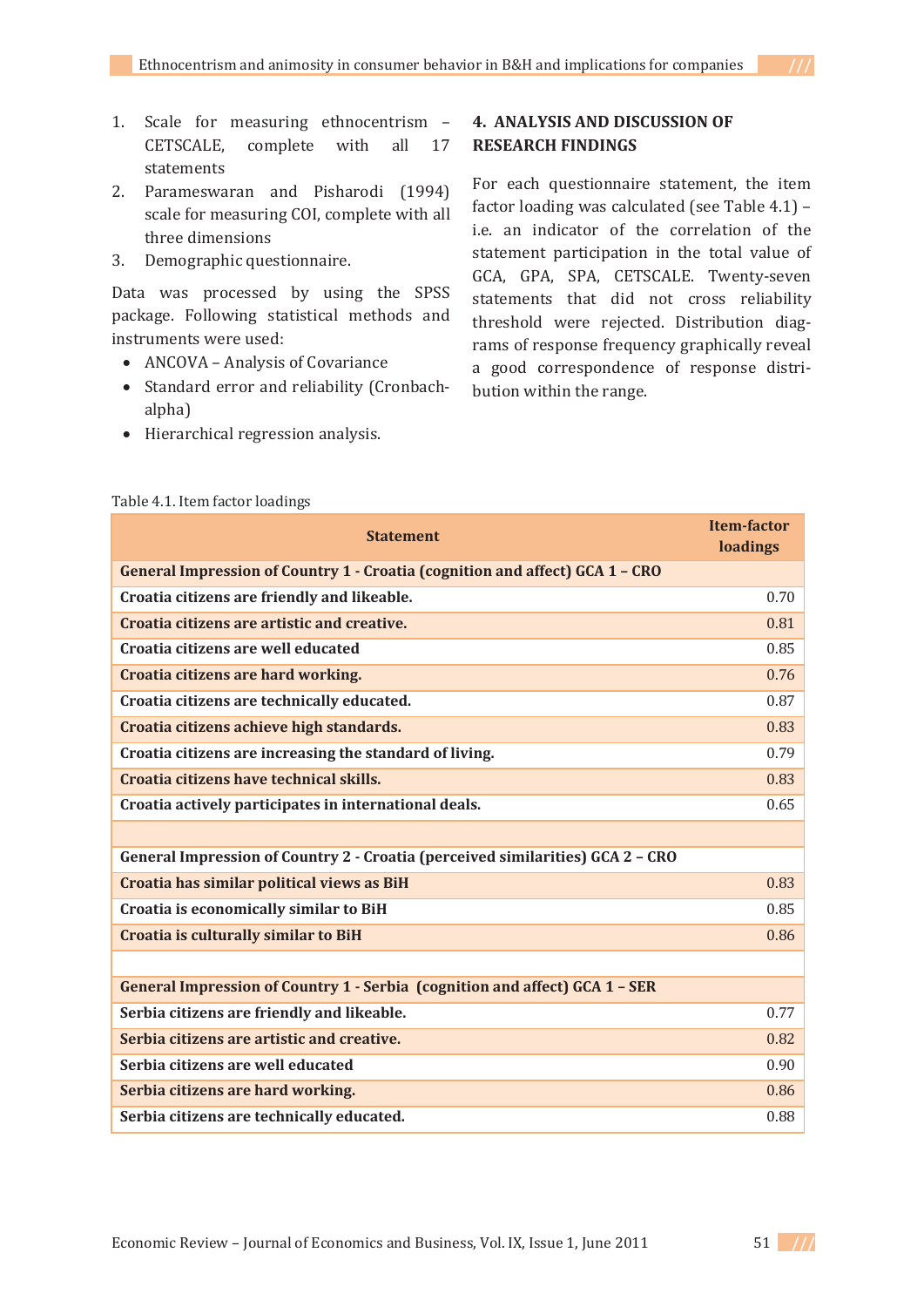| Serbia citizens achieve high standards.                                       | 0.87              |
|-------------------------------------------------------------------------------|-------------------|
| Serbia citizens are increasing the standard of living.                        | 0.88              |
| Serbia citizens have technical skills.                                        | 0.86              |
| Serbia actively participates in international deals.                          | 0.72              |
|                                                                               |                   |
| General Impression of Country 2 - Serbia (perceived similarities) GCA 2 - SER |                   |
| Serbia has similar political views as BiH                                     | 0.90 <sub>1</sub> |
| Serbia is economically similar to BiH                                         | 0.86              |
| Serbia is culturally similar to BiH                                           | 0.90              |

Regression analysis has been used in order to break the sample down by respondents' nationality. The results of regression analysis of responses by three constituent nations in BiH by COO and CETSCALE dimensions are given in Table 4.2.

### Table 4.2. Results of ANOVA (Analysis of Variance)

| <b>Scale</b>                  | Composite<br><b>Scores</b><br><b>(standard</b><br>error) | <b>Mean</b><br><b>Difference</b> | <b>Reliability</b> |                     |           |            |          |            |          |         |      |
|-------------------------------|----------------------------------------------------------|----------------------------------|--------------------|---------------------|-----------|------------|----------|------------|----------|---------|------|
|                               | a)<br><b>Bosnjaks</b>                                    | $b$<br><b>Croats</b>             | c)<br><b>Serbs</b> | d)<br><b>Others</b> | $a - b$   | $a - c$    | $a - d$  | $b - c$    | $b - d$  | $c - d$ |      |
| <b>GCA1 CRO</b>               | 33,09<br>(0, 86)                                         | 35,73<br>(0, 84)                 | 29,35<br>(0, 81)   | 32,59<br>(2, 46)    | $-2,63$   | $3,75**$   | 0,51     | 6,39       | $3,14**$ | $-3,25$ | 0,92 |
| <b>GCA2 CRO</b>               | 9,84 (0,36)                                              | 8,32<br>(0, 36)                  | 6,95(0,34)         | 9,46<br>(1,04)      | 1,11      | $2,90**$   | 0,38     | $1,79**$   | $-0,73$  | $-2,52$ | 0,80 |
| <b>GCA1 SER</b>               | 25,71<br>(0, 92)                                         | 29,28<br>(0, 91)                 | 36,924<br>(0, 87)  | 34,44<br>(2,66)     | $-3,57*$  | $-11,21**$ | $-8,73*$ | $-7.64**$  | $-5,16$  | 2,49    | 0,95 |
| <b>GCA2 SER</b>               | 7,86 (0,41)                                              | 8.84<br>(0, 40)                  | 9,27(0,39)         | 9,67<br>(1,19)      | $-0,98$   | $-1.41*$   | $-1,80$  | $-0.43$    | $-0.82$  | $-0,40$ | 0,86 |
| <b>GPA1 CRO</b>               | 22,72<br>(0,61)                                          | 23,84<br>(0,60)                  | 22,20<br>(0,04)    | 21,50<br>(0,57)     | $-1,12$   | 0,52       | 1,22     | 1,64       | 2,34     | 0,70    | 0.84 |
| <b>GPA2 CRO</b>               | 14,00<br>(0, 36)                                         | 11,85<br>(0, 36)                 | 13,22<br>(0, 34)   | 11,83<br>(1,04)     | $2,16**$  | 0,79       | 2,18     | $-1,37*$   | 0,02     | 1,39    | 0,73 |
| <b>GPA3 CRO</b>               | 11,67<br>(0, 26)                                         | 10,44<br>(0, 26)                 | 12,02<br>(0, 25)   | 11,50<br>(0,75)     | $1,25**$  | $-0,33$    | 0,19     | $-1,58**$  | $-1,06$  | 0,52    | 0,61 |
| <b>GPA1 SER</b>               | 21,24<br>(0,60)                                          | 22,27<br>(0, 59)                 | 27,97<br>(0, 56)   | 25,21<br>(1,72)     | $-1,03$   | $-6,68**$  | $-3,97$  | $-5,65***$ | $-2,94$  | 2,71    | 0,87 |
| <b>GPA2 SER</b>               | 13,73<br>(0, 36)                                         | 13,67<br>(0, 35)                 | 10,92<br>(0, 33)   | 11,02<br>(1,02)     | 0,06      | $2.81**$   | $2,71*$  | $2.74***$  | $2,65*$  | $-0.09$ | 0,74 |
| <b>GPA3 SER</b>               | 9,27(0,23)                                               | 8,50<br>(0, 23)                  | 11,31<br>(0, 22)   | 10,55<br>(0,68)     | 0,77      | $-2,04**$  | $-1,28$  | $-2,82**$  | $-2.05*$ | 0,76    | 0,59 |
| <b>SPA1 CRO</b><br><b>PL</b>  | 23,11<br>(0, 44)                                         | 27,00<br>(0, 44)                 | 23,83<br>(0, 42)   | 25,44<br>(1, 28)    | $-3,90**$ | $-0,72$    | $-2,33$  | $3,18**$   | 1,56     | $-1,62$ | 0,78 |
| <b>SPA 1 SER</b><br><b>GA</b> | 22,86<br>(0, 52)                                         | 22,75<br>(0, 51)                 | 28,58<br>(0, 49)   | 25,49<br>(1,50)     | 0,11      | $-5,72**$  | $-2,63$  | $-5,83**$  | $-2,74$  | 3,09    | 0,88 |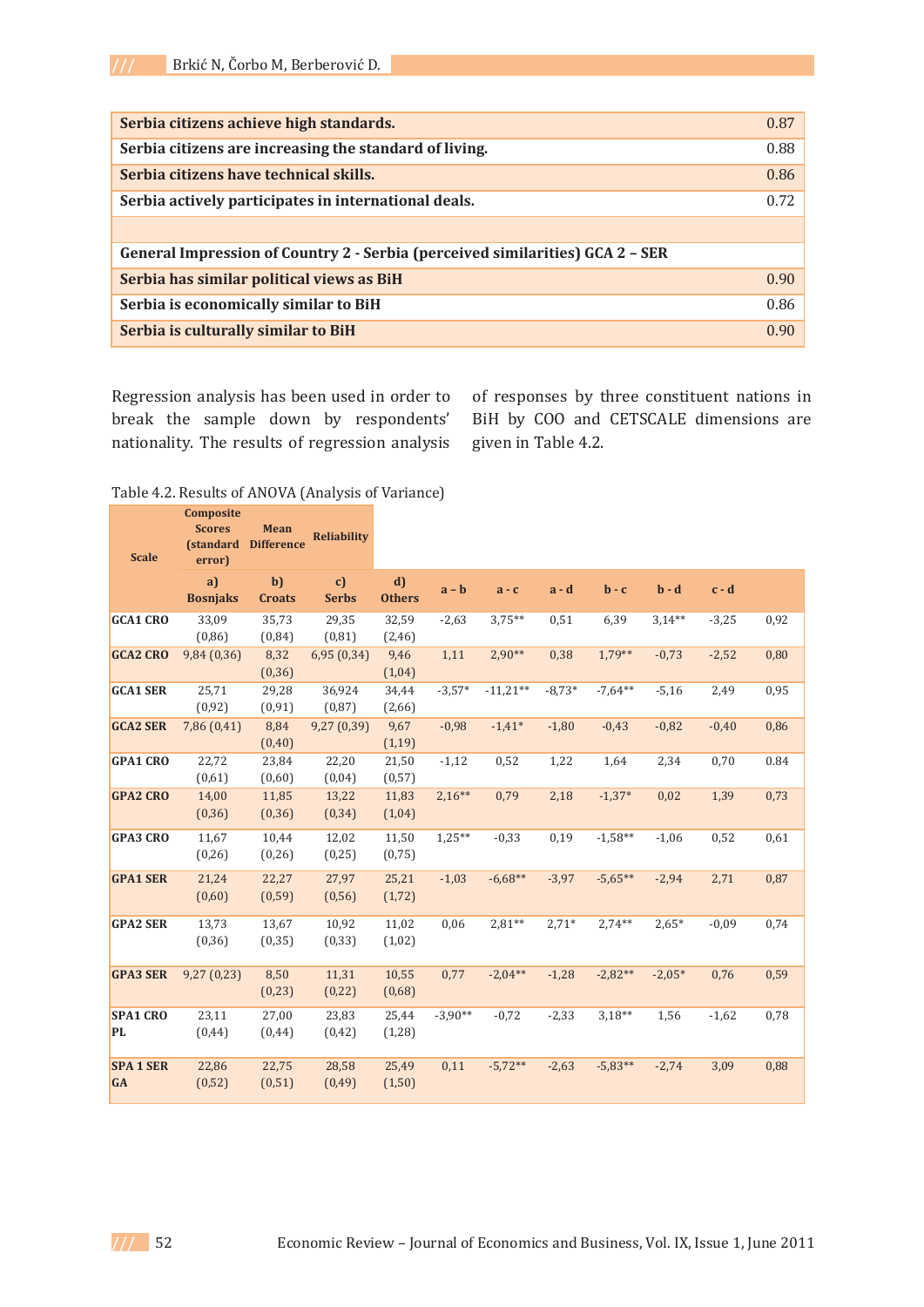| <b>SPA 2 CRO</b><br>KA        | 24,91<br>(0,60)                        | 30,70<br>(0, 58) | 23,43<br>(0, 56) | 29,59<br>(1,71)  | $-5,80**$ | 1,48      | $-4,69*$  | $7,28**$  | 1,11      | $-6.16**$ | 0,87 |
|-------------------------------|----------------------------------------|------------------|------------------|------------------|-----------|-----------|-----------|-----------|-----------|-----------|------|
| <b>SPA 2 SER</b><br><b>JE</b> | 20,09<br>(0, 49)                       | 20,36<br>(0, 48) | 27,38<br>(0, 46) | 25,92<br>(1, 40) | $-0,27$   | $-7.29**$ | $-5,83**$ | $-7,02**$ | $-5,56**$ | 1,46      | 0,88 |
| <b>CETSCALE</b>               | 58,61<br>(1, 81)                       | 39,22<br>(1,78)  | 39,97<br>(1,70)  | 40,19<br>(5,20)  | $19.40**$ | 18,64**   | 18,42**   | $-0.75$   | $-0.97$   | $-0,22$   | 0,96 |
|                               | Note: $*$ p $\leq 0.5$<br>** $p$ ≤ .01 |                  |                  |                  |           |           |           |           |           |           |      |

Individuals who declared themselves 'Others' were excluded from the analysis in terms of r. As for the differences between marginal means of three BiH nations, only differences between scores of individual constituent nations in BiH for which p< 0.01 will be taken into account. In other words, in these cases the claim can be made that the observed difference is statistically significant with 99% reliability.

The CETSCALE score revealed that Bosniaks are more ethnocentric than Bosnian Serbs and Croats (see Figure 4.1).



Figure 4.1. CETSCALE score

Multiple regression is a method used for determining interval-dependent variance and based on a linear combination of dichotomous or seemingly independent variables. Multiple regression can determine whether a set of independent variables explains the share of variance in the dependent variable with sufficient statistical significance. Besides, this

method is used to determine the relative predictive significance of independent variables (Allison, 1999).

Bosniaks were taken as reference category, and analyses of interaction effects were done for Bosnian Serbs and Croats in correlation with demographic variables. We will again take only the values with 95% and 99% reliability. Three demographic variables male sex, age and higher education have almost no statistical significance for the entire sample range. However, if nationality is taken as a criterion, the following tendencies can be observed in gathered responses:

- Respondents' Serbian and Croatian nationnality has a statistically significant correlation with the positive rating for Croatia and Serbia, and if we also include age, younger respondents of Serbian nationality experience Croatia more favorably than their older co-nationals. Serbian and Croatian nationality are also related to a lower score on the scale for measuring ethnocentrism.
- Serbian respondents showed an observable dichotomy of responses to positive and negative aspects of Serbian products - they gave mostly maximum values for all statements on Serbia, not taking into account the fact that there are inverse questions.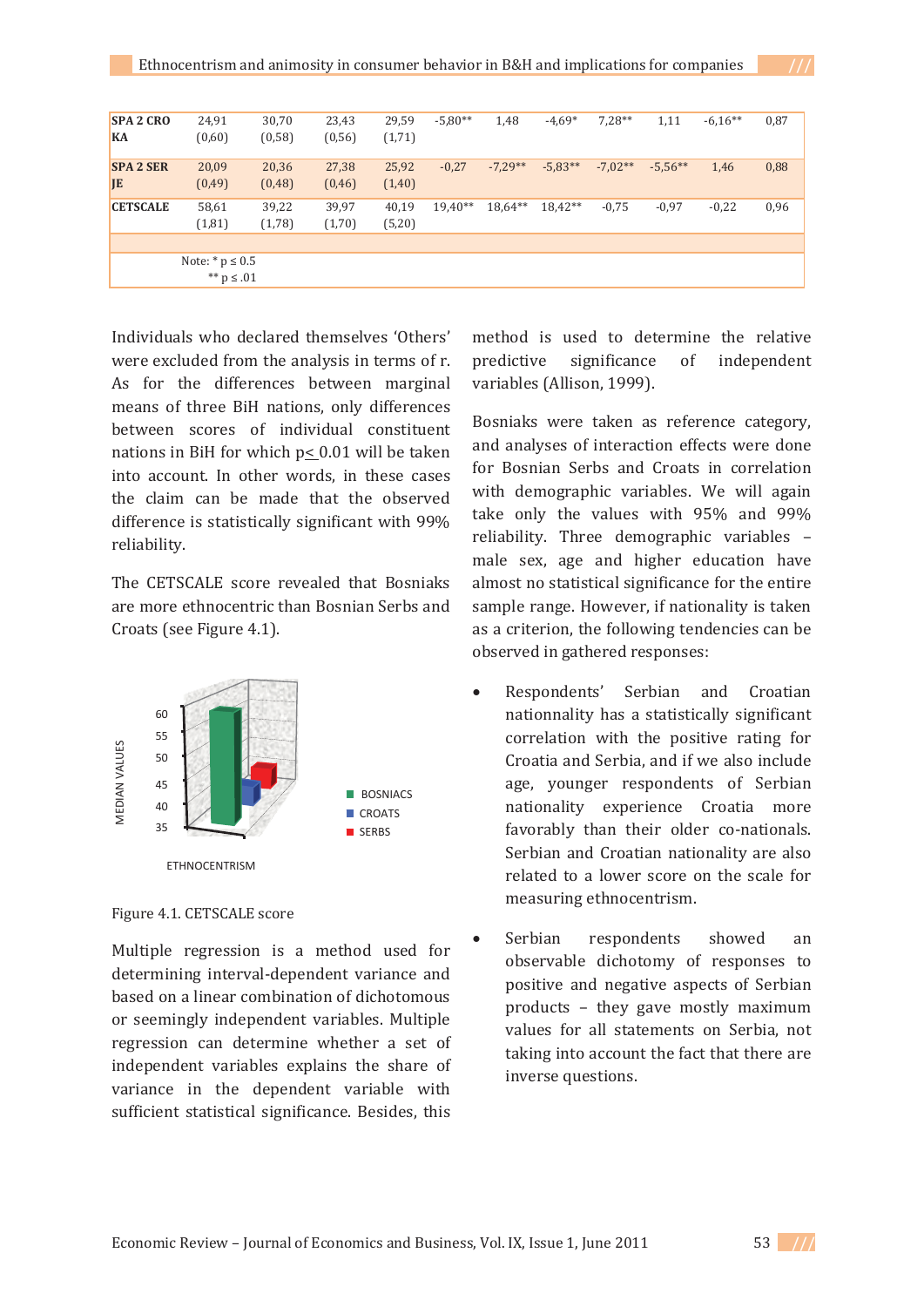A few interactions were also set: the correlation between nationality and demographic variables - respondent's sex, higher education and age - was observed. Following was concluded:

- male/Bosnian Serb negative correlation with the experienced similarity to Serbia GCA2 SER and negative aspects of Croatian products GPA1 CRO, view on *Karlovačko*; positive correlation with negative aspects of Serbian products GPA1 SER,
- male/Bosnian Croat negative correlation with promotion/distribution aspects of Croatian products GPA2 CRO; positive *korrelation* with view on Karlovačko,
- higher education/Bosnian Serb no statistical significance,
- higher education/Bosnian Croat no statistical significance,
- age/Bosnian Serb younger Serbs experience Croatia more favorably,
- age/Bosnian Croat older Croats reveal ethnocentric tendencies more strongly.

Experiences from similarity with the country whose COO is studied can explain differences in some COI aspects. The more similar respondents' experience of the country whose COO is studied, the higher COI the country will have (Wang and Lamb 1983; Yevas and Alpay 1986).

Lin and Sternquist (1994) explain differences in COI among consumers in individual countries by specifics in the multinational marketing approach taken by the exporting country. They suggest the correlation between a high level of marketing activity and positive estimate of COI. In the cities of Sarajevo and Mostar (both in BiH Federation), consumers

rate the promotional performance of Croatian companies extremely high (Bosniaks the highest, followed by Serbs and then Croats). In Banja Luka (the Republik of Srpska), consumers are also exposed to strong promotional activities by Serbian companies. although consumers do not rate the performance too positively. On the contrary, Serbs who are most exposed to marketing messages gave the poorest rating to promotional activities by Serbian companies, while ratings by Bosniaks and Croats were far better. Klein, Ettenson and Morris (1998) point out that a high intensity of marketing activities can create a hostile view on COO (economic animosity).

Cognition and affect (score on GCA1 CRO) of Bosnian Serbs in relation to Croatia are lower than the attitude of other two nations toward Croatia. Bosnian Serbs do not consider Croatia particularly similar to BiH. Bosnian Serbs' view on Croatian products is ambivalent: questions measuring negative aspects have a high score; simultaneously, the score is high for questions measuring promotion/distribution and positive aspects (see Figure 4.2).



Figure 4.2. Bosnian Serbs attitudes about Croatia, about products from Croatia generally and about two specific Croatian products

Actual Croatian products (drugs and beer) are rated well. The finding confirms the assum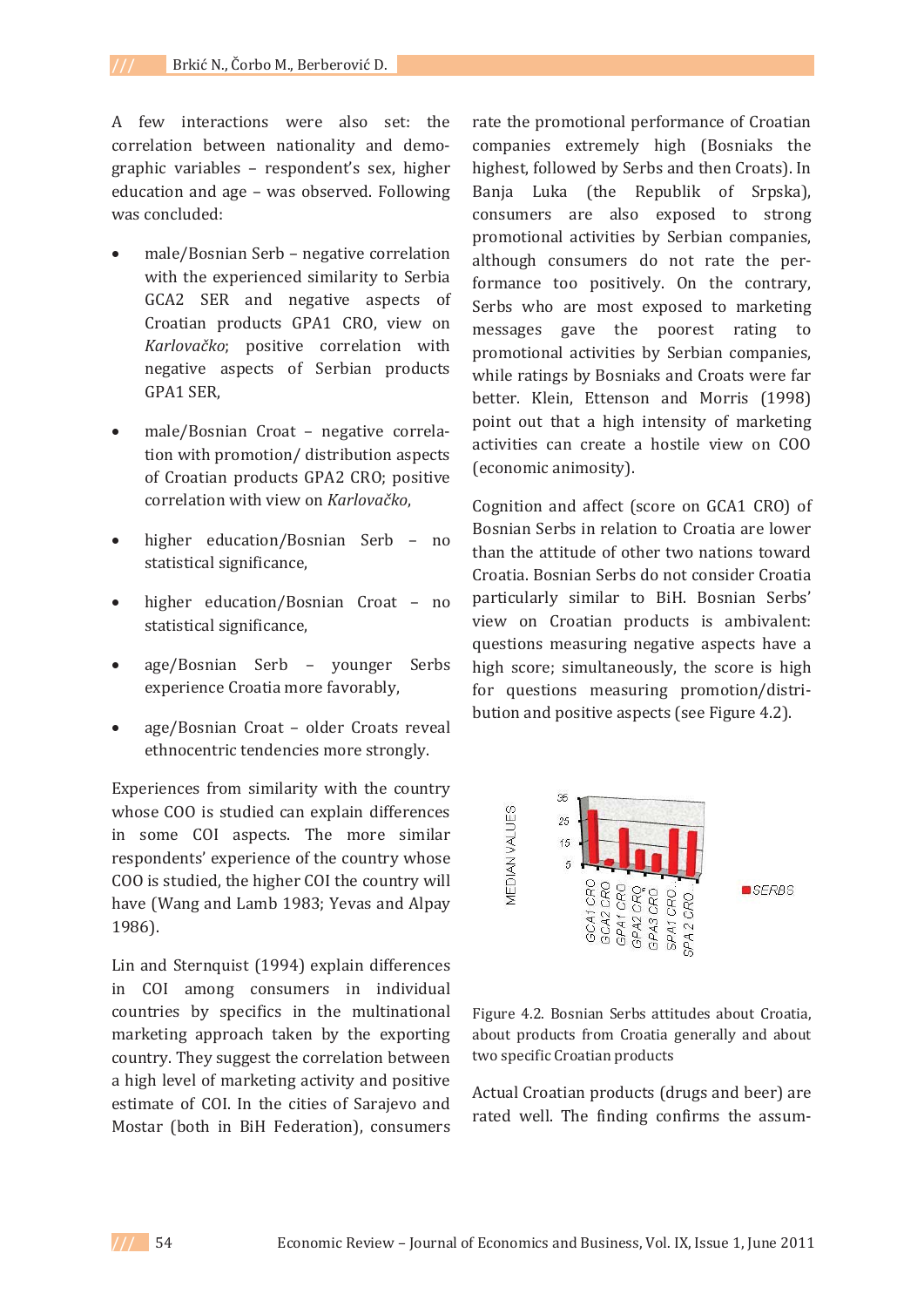ption by Klein et al. (1998) that animosity (one of COI aspects) affects consumer behavior but not the rating of products from this country.

Bosnian Serbs experience Serbia extremely favorably (by far the highest score on GCA1 SER, somewhat lower on GCA2 SER). The surprisingly high score in measuring negative aspects of Serbian products among Bosnian Serbs and a lower rating for promotional aspects of Serbian products is a result of giving highest rating for everything related to Serbia, without paying attention to possible inverse questions. Bosnian Serbs experience actual products (Serbian beer and drugs) extremely favorably (see Figure 4.3).



Figure 4.3. Bosnian Serbs attitudes about Serbia, about products from Serbia generally and about two specific Serbian products

Croatia is an extremely positive country in the eyes of Bosnian Croats (GCA1 CRO), while they do not consider it too similar to BiH (see Figure 4.4). Croatian marketers should do more on promoting their products among Bosnian Croats, since the rating for these activities is fairly low. Bosnian Croats rate *Pliva* drugs and *Karlovačko* beer better than Bosniaks and Bosnian Serbs, while Bosnian Serbs rate *Galenika* drugs and *Jelen* beer better than Bosniaks and Bosnian Croats.



Figure 4.4. Bosnian Croats attitudes about Croatia, about products from Croatia generally and about two specific Croatian products

Bosnian Croats' view on Serbia in dimension GCA1 - cognition and affect is favorable (marginal mean is 29.284, while it amount to 25.711 in Bosniaks). Croatian respondents experience Serbia as very similar to BiH (score is 8.842, Bosnian Serbs have the highest score of 9.269). Both dimensions of general country characteristics - GCA in Bosnian Croats are obviously not dominantly affected by the tragic last decade of the 20<sup>th</sup> century in the Balkans (see Figure 4.5).



Figure 4.5. Bosnian Croats attitudes about Serbia, about products from Serbia generally and about two specific Serbian products

However, there is a difference between Bosnian Croats' view on Serbia as a country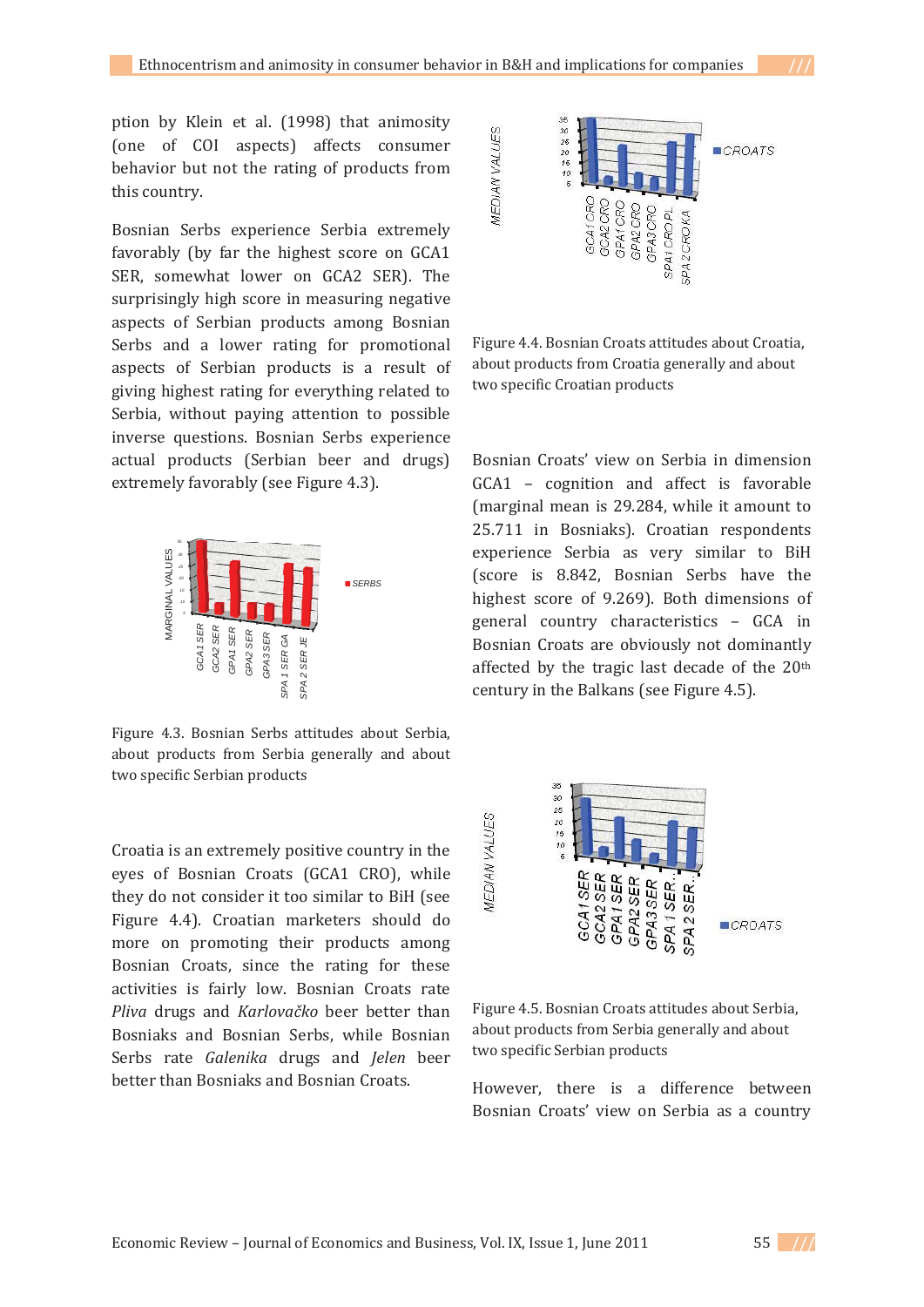and their belief in Serbia citizens' ability to offer quality products - ratings for positive aspects of Serbian products are very low, with a high score on negative aspects (Figure 4.5). *Galenika* drugs and *Jelen* beer lost a lot of their former (pre-war) image among Bosnian Croats. Bosniak consumers give Serbia as a country low rating on both scales for measuring GCA. At the same time, they give surprisingly high rating for promotion/ distribution aspects of Serbian products (this can be due to strong influence of well-known Serbian brands remembered by middle-aged and older customers). Score on positive aspects of Serbian products among Bosniaks is modest (Figure 4.6). Younger respondents in Sarajevo and Mostar were completely unfamiliar with Serbian brands (a 21-year old wrote on the questionnaire: I have never *heard of Jelen beer!*). *Galenika* drugs have retained a lot of their pre-war image in the eyes of Bosniak consumers, while Apatinbased *Jelen* beer retreated before strong competition and the company's lack of interest in entering BiH Federation.



gure 4.6. Bosniaks attitudes about Serbia, about products from Serbia generally and about two specific Serbian products

It appears that the already mentioned distinction by Klein et al. (1998) between animosity effect on consumer behavior and product rating applies in this case. Bosniaks' rating for Serbia COI is low, but their rating for actual Serbian products is not correlated with it.

Croatia and Croatian products are well accepted among Bosniaks (Bosniaks consider Croatia by far the most similar to BiH). Croatian companies' promotion among Bosniak consumers has most success, and Croatian products are considered luxury and a good value for money (Figure 4.7).



Figure 4.7. Bosniaks attitudes about Croatia, about products from Croatia generally and about two specific Croatian products

Actual Croatian products: beer and drugs have a similar score. It can be observed that in terms of marketing, Croatian companies are more present in BiH market than Serbian ones. Well-designed promotional activities have significantly suppressed negative emotions by Serbs and Bosniaks toward Croatia.

#### **5.CONCLUSION**

Verified conclusions can be drawn from this research. First, consumers in BiH are obviously ethnocentric, whereby Bosniaks have the highest score on CETSCALE. At the same time, the proposed model very successfully described the influence of predictors (demography) on individuals' ethnocentric tendencies – Adj.  $R^2$  amounts to 23.3 (Adj.  $R^2$  – Adjusted R-Square - adjustment in case we have a great number of independent variables and R<sup>2</sup> can become artificially high). Second,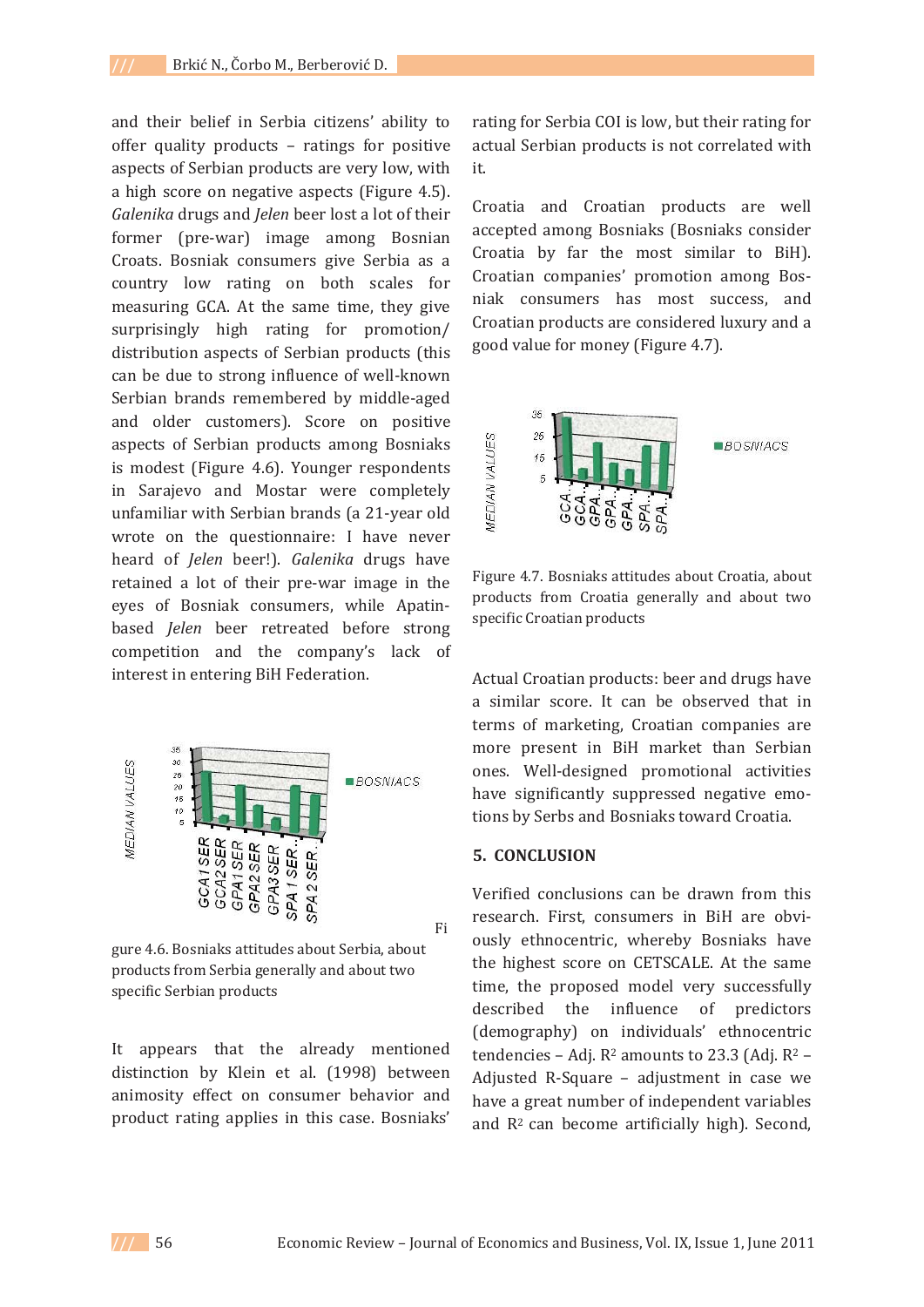consumers draw a difference between country of origin image and the product - despite the low image, a favorable rating of a quality product is possible. Third, fifteen years after the war ended, BiH consumers use mainly economic parameters in the process of assessing neighboring countries.

## **6.LIMITATIONS**

The limitation of this research is related to the non-stratified sample of consumers in large shopping malls. The conclusions described refer only to the research sample. For generalization further inquires would be needed. Until now no test has been performed of nomological validity of CETSCALE on a representative sample of BiH consumers, as was done by Luque-Martinez and Ibanez-Zapata (2000). This is a limiting factor in interpretation.

The following limitation of the paper pertains to the translations of scales from English into the local language - CETSCALE translation used the modified translation of Cicic et al. (2002), while other scales were translated and adjusted by the paper authors, with advice by professional translator for the English language. Scale translation from English into Bosnian was checked and edited by Mrs. Vildana Popovcevic, to whom the authors owe sincere gratitude. The help of bilingual associates is recommended in order to eliminate linguistic and cultural influences (Kucukemiroglu, 1999).

## **7.MANAGERIAL IMPLICATIONS**

The study results imply that COI, to a certain extent, is based on factors that are beyond a company's power of influence (e.g. historical relations between countries), and these factors cannot be changed easily and in a short term. A company from an European country toward which none of the three BiH

nations has hostile feelings (e.g. Finland, Portugal or Belgium) would obviously use the negative view of any of constituent BiH nations on Serbia and Croatia as its competitive advantage in competing with Serbian and Croatian companies in the BiH market. Thus, if companies enter markets that are not friendly due to historical burdens, they should not use COO in their promotion, or aggressively emphasize it on packaging. This has been done by Serbian companies when entering BiH for a long time: they promoted brands without mentioning the country of origin.

Knowledge of COO characteristics can help managers to understand the target market, and position products better and to use positive stereotypes. The element of general country characteristics GCA1 - cognition and affect, can be improved by planned communication of messages on the country and people: educated, skilled, friendly, etc.

Opportunities for doing so are fairs, international festivals and sponsorship of public events. Nebenzahl and Jaffe (1991) claim that many companies used sponsorship of the Olympic Games in Korea of 1988 to improve their country image, and that this effect was measurable.

# **8.RECOMMENDATIONS FOR FURTHER RESEARCH**

Research results suggest many directions for future studies. We can see that historical context of Western Balkans can fully overshadow the fact that in all three countries (Bosnia and Herzegovina, Serbia and Croatia) a very similar language is spoken (no interpreter is needed); all three countries were integral parts of a single state for a long time: nations from all three countries belong to the South Slavs. Hence it would be interesting to conduct parallel studies in the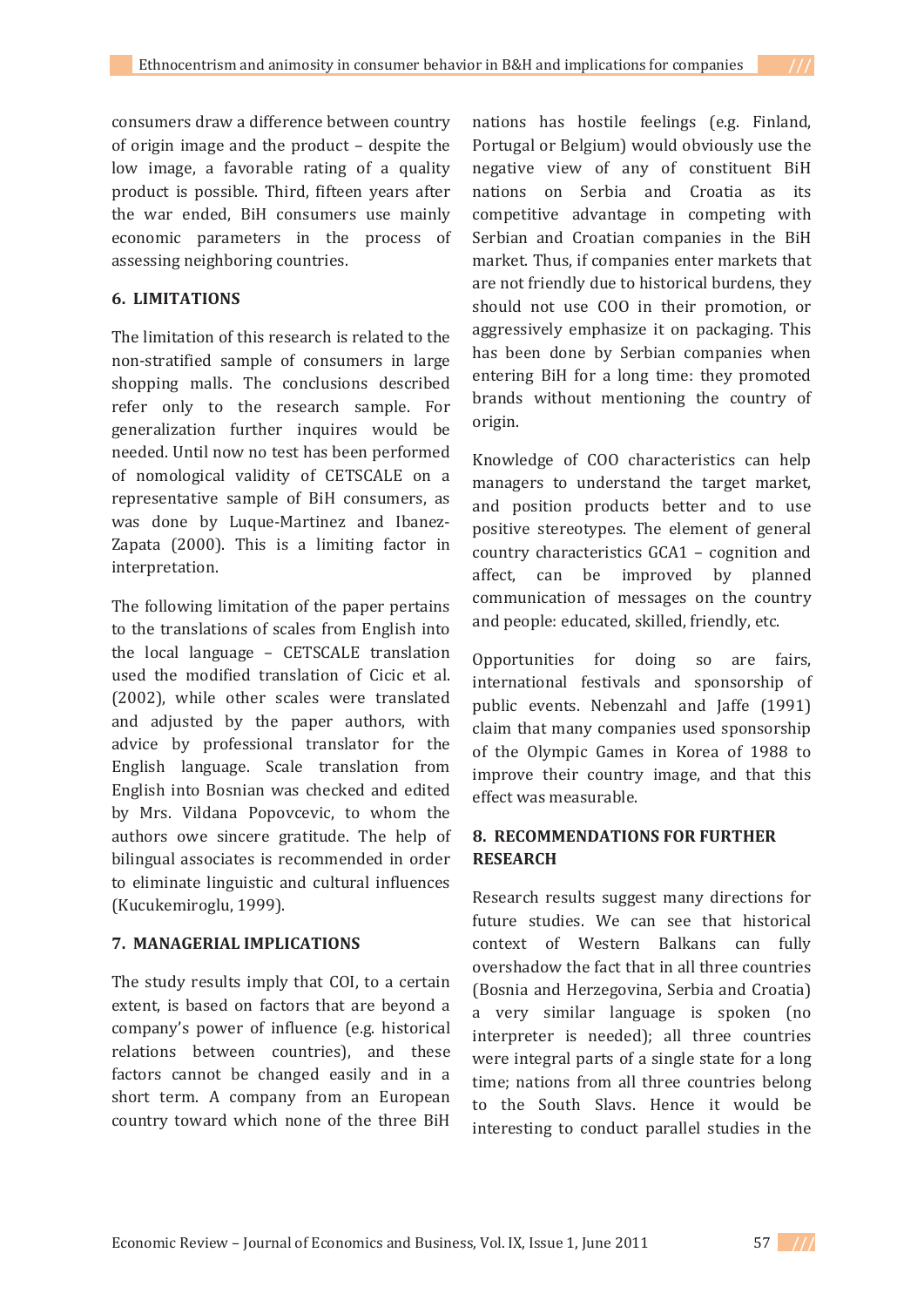two neighboring countries of BiH, in order to better quantify relative importance of state relations on COL

In this type of research, time dimension is very important. We suggest the same research after five years and comparison of results. It is to be expected that in this time period Bosnia and Herzegovina will be on the highroad to a full EU membership. Comparison of results would show how far the process of reconciliation and construction of society based on the rule of law and human freedoms has advanced.

### **REFERENCES**

- 1. Allison, P., (1999) Multiple regression, Thousend Oaks, CA: Pine Forge Press.
- 2. Anderson, J., and Gerbing, D. W., (1982) "Some Methods for Respecifying Measurements Models to Obtain Unidimensional Construct Measure-ment", Journal *of Marketing Research*, 19, pages 453-460.
- 3. Ang, S., Jung.K., Kau, A., Leong, S., Pornpitakpan, C. and Tan, S. (2004) "Animosity towards Economic Giants: What the Little Guys Think", Journal of *Consumer Marketing*, 21 (3), page 190.
- 4. Asch, S. (1951) "Effects of Group Pressure upon the Modification and Distortion of Judgment", in *Groups*, *leadership* and *men*, Harold Guetzkow, eds., Pittsburgh: Carnegie Press, pages 177-190.
- 5. Balabanis, G., Mueller, R., and Melewar, **T.C., (2002)** "The human values' lenses of country of origin images", International *Marketing Review, Vol. 19 No 6, pages*  $582 - 610.$
- 6. Bearden, W. and Etzel, M. (1982) "Reference Group Influence on Product

and Brand Purchase Decisions", Journal of *Consumer Research*, Vol 9, pages 183-194.

- 7. Bilkey, W.J. and Nes, E. (1982) "Country of origin effects on product evaluations", *Journal of International Business Studies,* Vol. 13 No. 1, pages 89-99.
- 8. Brehm. I. and Cohen. A. (1962) *Explorations in Cognitive Dissonance*, Wiley, New York.
- 9. Caruana, A. (1996) "The effects of dogmatism and social class variables on consumer ethnocentrism in Malta". *Marketing Intelligence and Planning, 14:4,* pages 39-44.
- 10. Cicic, M., Brkic, N., Praso, M., (2002) "Consumer Animosity and Ethnocentrism in Bosnia and Herzegovina: Case of Developing Country in Post-War Time", *Akademija MM*ǡ
- 11. Fernandez, P., Del Rio, M. and Bande, B. (2003) "Etnocentrismo y animosidad del consumidor: antecedentes y consecuen-Dzǡ *Revista Europea de Direccion Economia de la Empresa,* 12:1, pages 177-188.
- 12. Festinger, L. (1957) A Theory of Cognitive *Dissonance*, Stanford University Press, Stanford.
- 13. Furuta, H. (2005) Anti-Japanese triangle  $of$  *East Asia*, Bungeisyunjy.
- 14. Green, E. and Srinivasan, V. (1990) "Conjoint Analysis in Marketing: New Developments With Implications for Research and Practice", Journal of *Marketing*, 54, page 3.
- 15. Hogg, M. and Abrams, D. (1988) Social *Identifications: A Social Psychology of*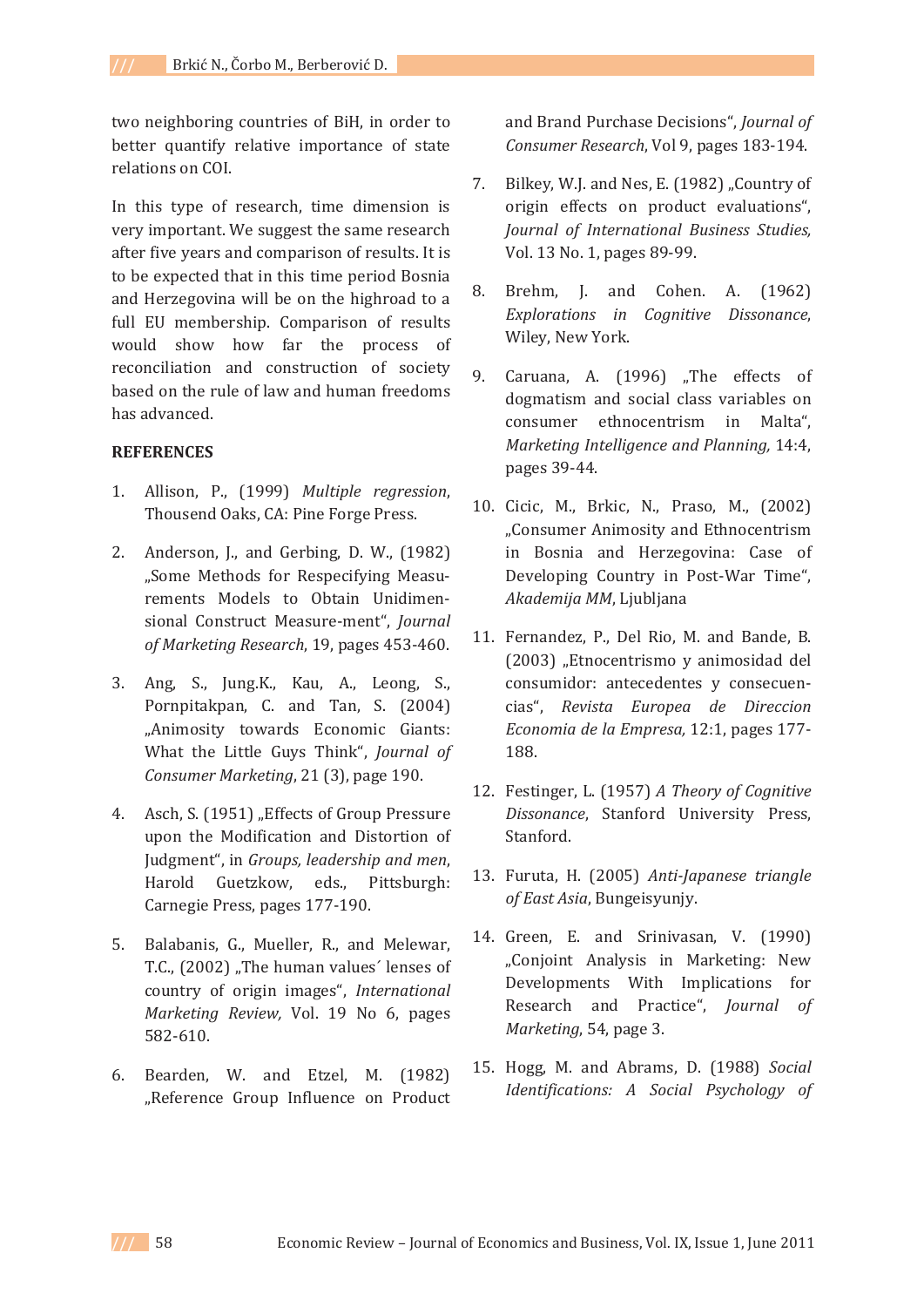*Intergroup Relations and Group Processes,* Routledge, London.

- 16. Jackson, J. (1993) "Realistic Group Conflict Theory: A Review and Evaluations of the Theoretical and Empirical Literature", Psychological Record, 43, page 395.
- 17. Jin, Z., Chansarkar, B. and Kondap. N. (2006) "Brand origin in emerging market: perceptions of Indian consumers", Asia *Pacific Journal of Marketing and Logistics*, 18:4, pages 283-302.
- 18. Jin, C. (2007) "The Formation of Purchase Intention under Social Norm Interregional Comparasion on Chinese Youths Purchase Intention to the Japanese Brand Products". Hitotsubashi *Review of Commerce and Management.*
- 19. Kaynak, E., and Kara, A., (2002) "Consumer perceptions of foreign products. An analysis of product-country images and ethnocentrism", European *Journal of Marketing*, Vol 36, No 7/8, pages 928-949.
- 20. Kinder, D. and Sanders, L. (1996) Divided *by Color: Racial Politics and Democratic Ideals*, University of Chicago Press, Chicago, IL.
- 21. Klein, J., Ettenson, R., and Morris, M. (1998) "The Animosity Model of Foreign Product Purchase: An empirical Test in the People's Republic of China", *Journal of Marketing, Vol 62, January, pages 89-100.*
- 22. Klein, J. and Ettenson R. (1999) "Consumer animosity and consumer ethnocentrism: An analysis of unique antecedent", *Journal of International Consumer Marketing*, 11:4, pages 5-24.
- 23. Klein, J. (2002) "Us versus them, or us versus everyone? Delineating consumer aversion of foreign goods", *Journal of International Business Studies, 33:2, pages*  $345 - 363$ .
- 24. Kucukemiroglu, 0. (1999) "Market segmentation by using consumer lifestyle dimensions and ethnocentrism", Euro*pean Journal of Marketing*, Vol 33, No 5/6, pages 470-487.
- 25. Leung, K., Au, Y., Fernandez-Dols, J. and Iwawaki, S. (1992) "Preference for methods of conflict processing in two collectivist cultures". International *Journal of Psychology*, Vol 27, pages 195-209.
- 26. Levine, R. and Campbell, D. (1972) *Ethnocentrism, Theories of Conflict, Ethnic Attitudes* and *Group Behaviour*, Wiley, New York.
- 27. Lin, L., and Sternquist, B. (1994) "Taiwanese consumers perceptions of product information cues", European *Journal of Marketing*, Vol 28, No 1, pages  $5-19.$
- 28. Luque-Martinez, T., and Ibanez-Zapata, M. (2000) "Consumer ethnocentrism measurement. An assessment of the reliability and validity of the CETSCALE in Spain". *European Journal of Marketing*, Vol 34, No 11/12, pages 1353-1373.
- 29. Nebenzahl, I., and Jaffe, E. (1991) "The Effectiveness of Sponsored Events in Promoting a Country's Image", Interna*tional <i>Journal of Advertising*, 10 (3), pages 223-237.
- 30. Netemeyer, R., Durvasula, S., and Lichtenstein, D. (1991) "A Cross-National Assessment of the Reliability and Validity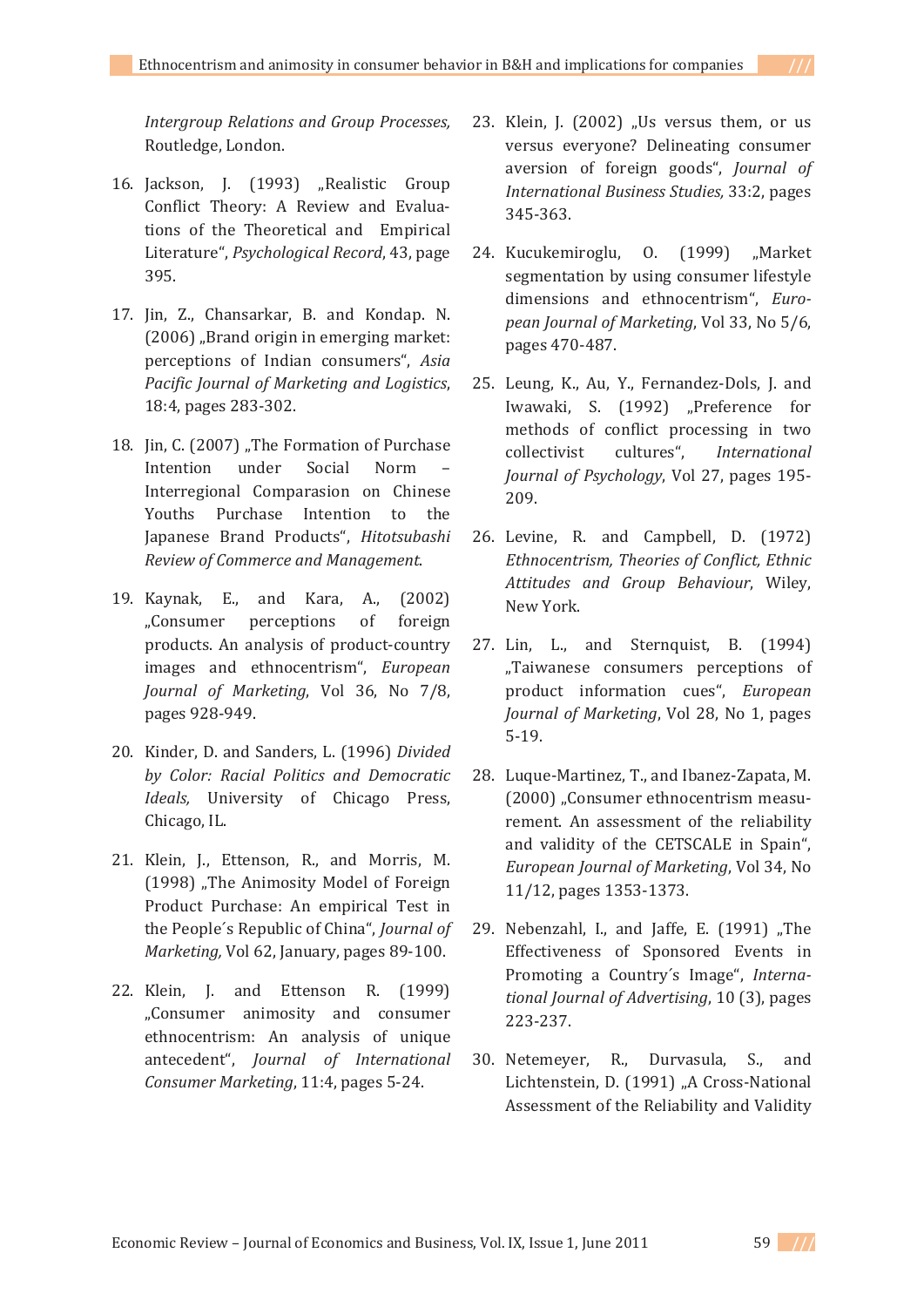of the CETSCALE", *Journal of Marketing Research, 28, pages 320-327.* 

- 31. Nijissen, E. and Douglas, S. (2004) "Examining the Animosity Model in A Country with A High Level of Foreign Dzǡ *International Journal of Research in Marketing*, 21, pages 23-38.
- 32. Nunnally, J., and Bernstein, I. (1978) Psychometric Theory, McGraw-Hill, New York, NY.
- 33. Ouellet, J. (2007) "Consumer Racism and Its Effects on Domestic Cross-Ethnic Product Purchase: An Empirical Test in the United States, Canada and France", *Journal of Marketing*, 71:1, pages 113-128.
- 34. Papadopoulos, N., Heslop, L., and Bamossy, G. (1989) "International Competitiveness of American and Japanese Products" in *Dimensions* of *International Business* (No 2), Nicolas Papadopoulos ed., Ottawa, Canada: International Business Study Group, Carleton University.
- 35. Parameswaran, R., and Yaprak, A. (1987), "A Cross-National Comparison of Consumer Research Measures", Journal of *International Business Studies*, 18, pages 34-49.
- 36. Parameswaran, R., and Pisharodi, R. M. (1994) "Facets of country of origin image - an empirical assessment", *Journal of Advertising*, Vol 23 No 1, pages 43-56.
- 37. Park, C. and Lessing, P. (1977) "Students and Housewives: Differences in Susceptivity to Reference Group Influence", *Journal of Consumer Research*, 4, pages 102-110.
- 38. Riefler, P. and Diamantopoulos, A. (2007) "Consumer animosity: a literature review and a reconsideration of its measurement". International Marketing Review, 24:1, pages 87-119.
- 39. Russel, D. and Russel, C. (2006) "Explicit and implicit catalysts of consumer resistance: The effects of animosity, cultural salience and country-of-origin on subsequent choice", *International Journal of* Research in Marketing, 23:3, pages 393-404.
- 40. Shimp, T. and Sharma, S. (1987) "Consumer ethnocentrism: construction and validation of the CETSCALE", Journal *of Marketing Research*, Vol 26, august 1987, pages 280-289.
- 41. Shimp, T., Dunn, T. and Klein, J. (2004) "Remnants of the US civil war and modern consumer behavior", *Psychology & Marketing*, Vol. 24 No. 2, pages 75-84.
- 42. Shin, M. (2001) "The Animosity Model in Foreign Product Purchase Revisited: Does  ǫǡ *Journal of Empirical Generalization in Marketing Science*, Vol. 6, pages 1-14.
- 43. Shoham, A., Davidow, M., Klein, J. and Ruvio, A. (2006) Animosity on Home Front: The Intifada in Israel and Its Impact on Consumer Behavior", Journal of *International Marketing*, Vol. 14, No. 3, pages 92-114.
- 44. Slovic, P., Fischhoff, B. and Lichtenstein, S. (1977) Behavioural Decision Theory", *Annual Review of Psychology*, 28, page 1.
- 45. Sumner. G. Ǥ ȋͳͻͲȌ *Folkways: The Sociological Importance of Usages, Manners, Customs, Mores and Morals, Ginn* and Co., Nueva York, NY.